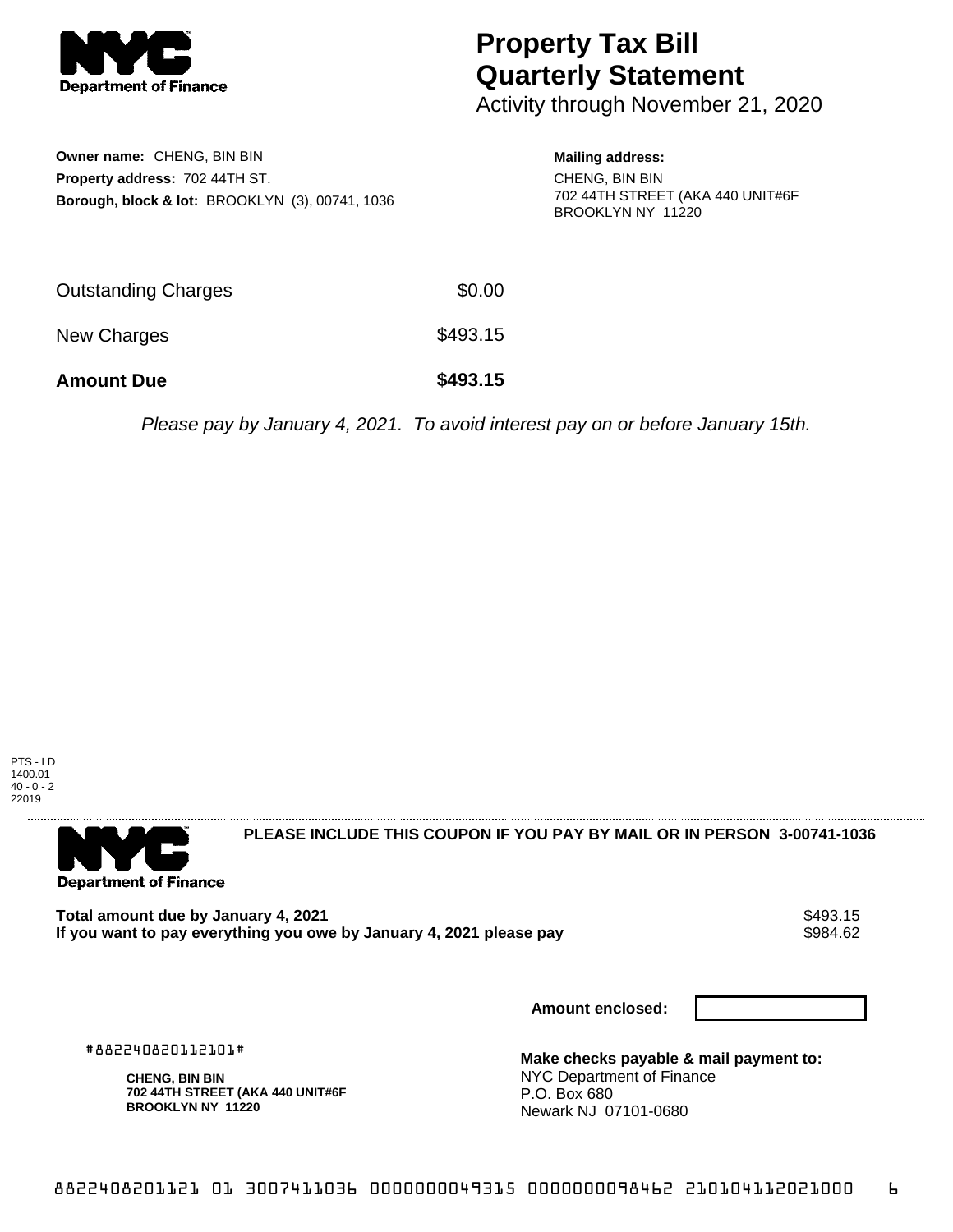

| <b>Billing Summary</b>                                                     | <b>Activity Date Due Date</b>           | Amount       |
|----------------------------------------------------------------------------|-----------------------------------------|--------------|
| Outstanding charges including interest and payments                        |                                         | \$0.00       |
| Finance-Property Tax                                                       | 01/01/2021                              | \$509.99     |
| <b>Adopted Tax Rate</b>                                                    |                                         | $$-16.84$    |
| <b>Total amount due</b>                                                    |                                         | \$493.15     |
| <b>Tax Year Charges Remaining</b>                                          | <b>Activity Date</b><br><b>Due Date</b> | Amount       |
| <b>Finance-Property Tax</b>                                                | 04/01/2021                              | \$509.99     |
| <b>Adopted Tax Rate</b>                                                    |                                         | $$-16.84$    |
| Total tax year charges remaining                                           |                                         | \$493.15     |
| If you want to pay everything you owe by January 4, 2021 please pay        |                                         | \$984.62     |
| If you pay everything you owe by January 4, 2021, you would save:          |                                         | \$1.68       |
| How We Calculated Your Property Tax For July 1, 2020 Through June 30, 2021 |                                         |              |
|                                                                            | Overall                                 |              |
| Tax class 2 - Residential More Than 10 Units                               | <b>Tax Rate</b>                         |              |
| Original tax rate billed                                                   | 12.4730%                                |              |
| New Tax rate                                                               | 12.2670%                                |              |
| <b>Estimated Market Value \$45,162</b>                                     |                                         |              |
|                                                                            |                                         | <b>Taxes</b> |
| <b>Billable Assessed Value</b>                                             | \$16,355                                |              |
| <b>Taxable Value</b>                                                       | \$16,355 x 12.2670%                     |              |
| <b>Tax Before Abatements and STAR</b>                                      | \$2,006.28                              | \$2,006.28   |
| Annual property tax                                                        |                                         | \$2,006.28   |
| Original property tax billed in June 2020                                  |                                         | \$2,039.96   |
| <b>Change In Property Tax Bill Based On New Tax Rate</b>                   |                                         | $$ -33.68$   |

**NEW LAW:** To learn about Local Law 147, which requires residential buildings with three or more units to create a policy on smoking and share it with current and prospective tenants, visit www.nyc.gov/health/tobaccocontrol.

## **Home banking payment instructions:**

- 1. **Log** into your bank or online bill pay website.
- 2. **Add** the new payee: NYC DOF Property Tax. Enter your account number, which is your boro, block and lot, as it appears here: 3-00741-1036 . You may also need to enter the address for the Department of Finance. The address is P.O. Box 680, Newark NJ 07101-0680.
- 3. **Schedule** your online payment using your checking or savings account.

## **Did Your Mailing Address Change?** If so, please visit us at **nyc.gov/changemailingaddress** or call **311.**

When you provide a check as payment, you authorize us either to use information from your check to make a one-time electronic fund transfer from your account or to process the payment as a check transaction.